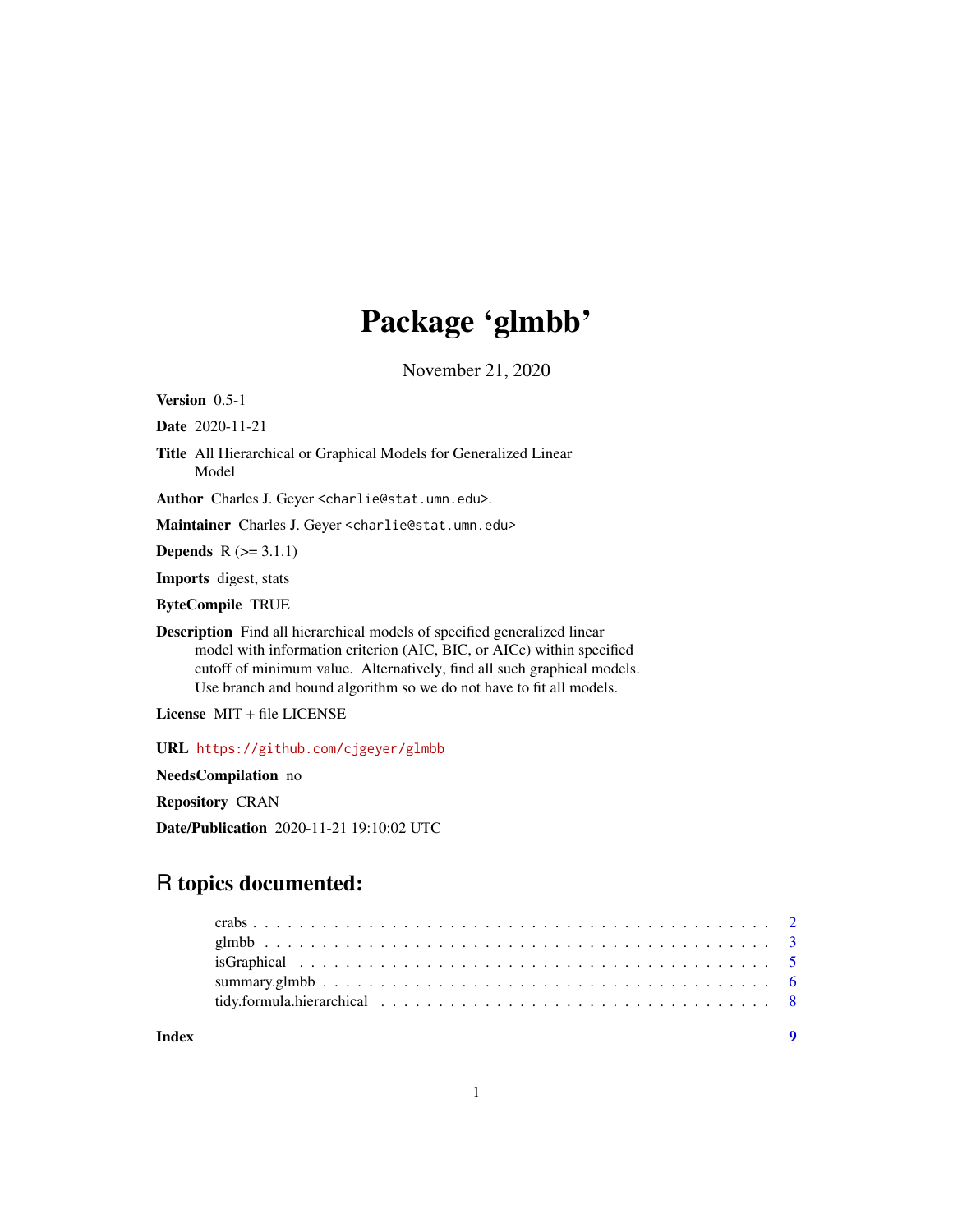#### <span id="page-1-0"></span>**Description**

Data on horseshoe crabs (*Limulus polyphemus*). Response is number of males surrounding a breeding female, color (factor), condition (factor), weight (quantitative), and width (quantitative) of the female.

#### Usage

data(crabs)

#### Format

A data frame with 173 observations on 6 variables. Individuals (rows of the data frame) are female horseshoe crabs. Variables other than satell refer to these females. The variables are

- color color. The colors given in Agresti are "light medium", "medium", "dark medium", and "dark". Here they are abbreviated to light, medium, dark, and darker, respectively.
- spine spine condition. The conditions given in Agresti are "both good", "one worn or broken", and "both worn or broken". Here they are abbreviated to good, middle, bad, respectively.

width carapace width in centimeters

satell number of satellites, which males clustering around the female in addition to the male with which she is breeding.

weight weight in grams.

y shorthand for as.numeric(satell  $> 0$ ).

#### Details

Quoting from the abstract of Brockmann (1996). "Horseshoe crabs arrive on the beach in pairs and spawn . . . during . . . high tides. Unattached males also come to the beach, crowd around the nesting couples and compete with attached males for fertilizations. Satellite males form large groups around some couples while ignoring others, resulting in a nonrandom distribution that cannot be explained by local environmental conditions or habitat selection."

#### Source

Agresti, A. (2013) *Categorical Data Analysis*, Wiley, Hoboken, NJ., Section 4.3.2, [http://users.](http://users.stat.ufl.edu/~aa/cda/data.html) [stat.ufl.edu/~aa/cda/data.html](http://users.stat.ufl.edu/~aa/cda/data.html)

Brockmann, H. J. (1996) Satellite Male Groups in Horseshoe Crabs, *Limulus polyphemus*, *Ethology*, 102, 1–21.

#### Examples

```
data(crabs)
gout \le glm(satell \sim color + spine + width + weight, family = poisson,
    data = crabs
```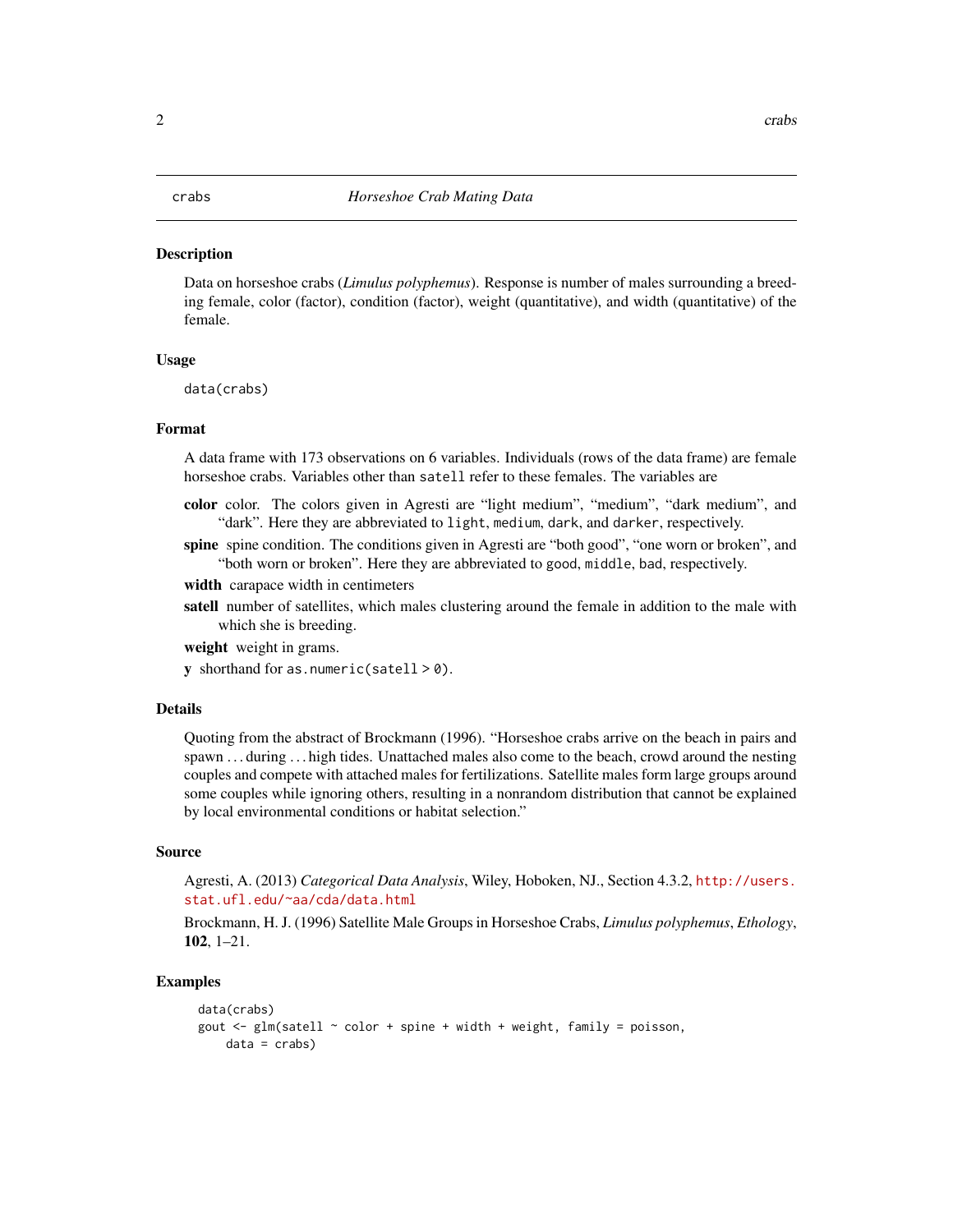### <span id="page-2-1"></span><span id="page-2-0"></span>Description

Find all hierarchical submodels of specified GLM with information criterion (AIC, BIC, or AICc) within specified cutoff of minimum value. Alternatively, all such graphical models. Use branch and bound algorithm so we do not have to fit all models.

#### Usage

```
glmbb(big, little = \sim 1, family = poisson, data,
    criterion = c("AIC", "AICc", "BIC"), cutoff = 10,trace = FALSE, graphical = FALSE, BIC.option = c("length", "sum"), ...)
```
#### Arguments

| big        | an object of class "formula" specifying the largest model to be considered.<br>Model specified must be hierarchical. (See also glm and formula and 'Details'<br>section below.)                                                                                                                                                                                                                                                                    |
|------------|----------------------------------------------------------------------------------------------------------------------------------------------------------------------------------------------------------------------------------------------------------------------------------------------------------------------------------------------------------------------------------------------------------------------------------------------------|
| little     | a formula specifying the smallest model to be considered. The response may be<br>omitted and if not omitted is ignored (the response is taken from big). Default<br>is $\sim$ 1. Model specified must be nested within the model specified by big.                                                                                                                                                                                                 |
| family     | a description of the error distribution and link function to be used in the model.<br>This can be a character string naming a family function, a family function or the<br>result of a call to a family function. (See family for details of family functions.)                                                                                                                                                                                    |
| data       | an optional data frame, list or environment (or object coercible by as . data. frame<br>to a data frame) containing the variables in the models. If not found in data, the<br>variables are taken from environment(big), typically the environment from<br>which glmbb is called.                                                                                                                                                                  |
| criterion  | a character string specifying the information criterion, must be one of "AIC"<br>(Akaike Information Criterion, the default), "BIC" (Bayes Information Crite-<br>rion) or "AICc" (AIC corrected for sample size). See section on AICc below.                                                                                                                                                                                                       |
| cutoff     | a nonnegative real number. This function finds all hierarchical models that are<br>submodels of big and supermodels of little with information criterion less<br>than or equal to the cutoff plus the minimum information criterion over all these<br>models.                                                                                                                                                                                      |
| trace      | logical. Emit debug info if TRUE.                                                                                                                                                                                                                                                                                                                                                                                                                  |
| graphical  | logical. If TRUE search only over graphical models rather than hierarchical mod-<br>els.                                                                                                                                                                                                                                                                                                                                                           |
| BIC.option | a character string specifying the sample size $n$ to be used in calculating BIC<br>(ignored if criterion ! = "BIC"), must be either "length" or "sum" mean-<br>ing either the length of the response vector (or number of rows if the response<br>"vector" is actually a matrix) or the sum of the response (number of individu-<br>als classified if we are doing categorical data analysis). See section about BIC<br>below. May be abbreviated. |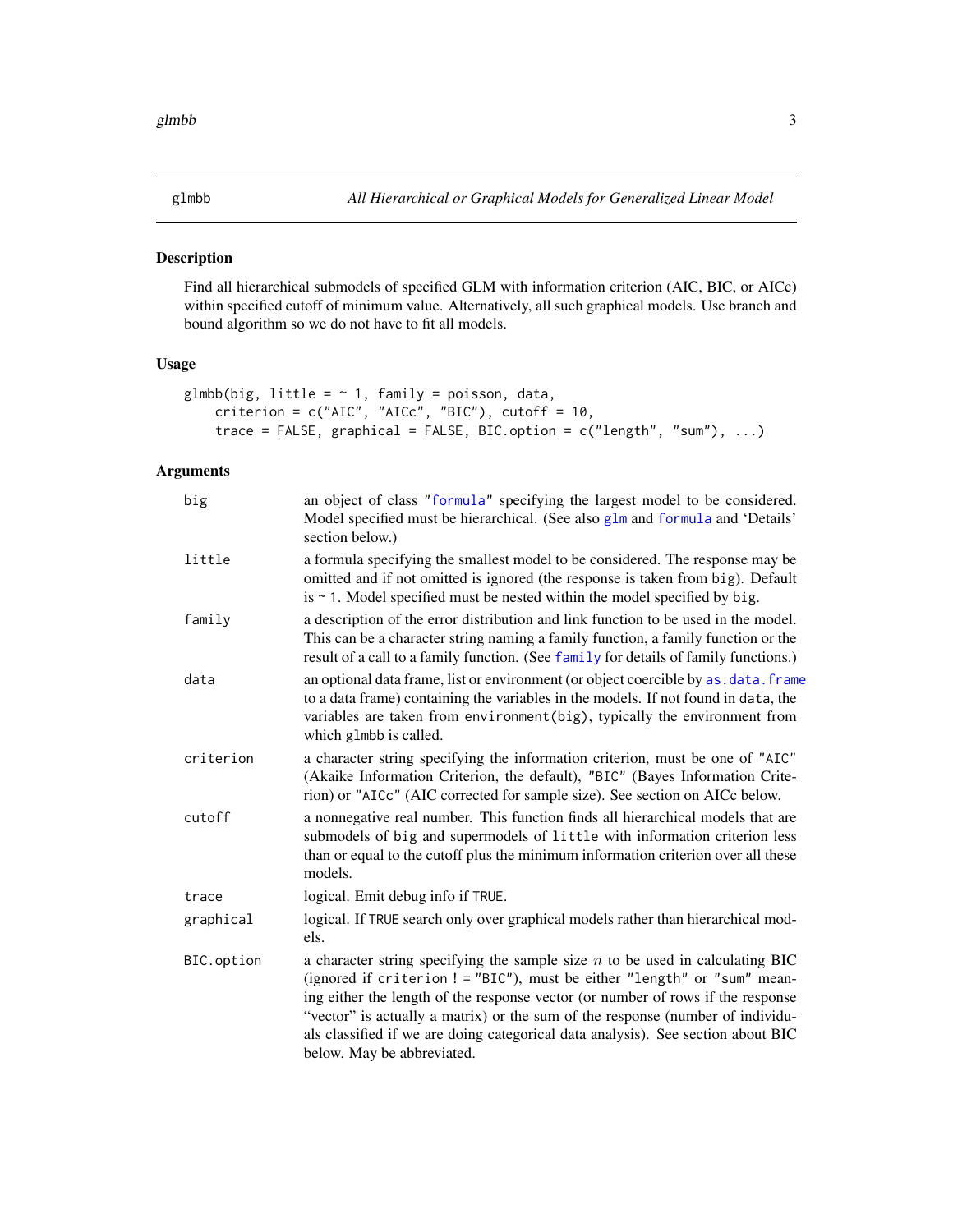<span id="page-3-0"></span>... additional named or unnamed arguments to be passed to [glm](#page-0-0).

#### Details

Typical value for big is something like foo  $\sim$  bar  $\star$  baz  $\star$  qux where foo is the response variable (or matrix when family is [binomial](#page-0-0) or [quasibinomial](#page-0-0), see [glm](#page-0-0)) and bar, baz, and qux are all the predictors that are considered for inclusion in models.

A model is hierarchical if it includes all lower-order interactions for each term. This is automatically what formulas with all variables connected by stars  $(*)$  do, like the example above. But other specifications are possible. For example, foo  $\sim$  (bar + baz + qux) $\sim$ 2 specifies the model with all main effects, and all two-way interactions, but no three-way interaction, and this is hierarchical.

A model  $m_1$  is nested within a model  $m_1$  if all terms in  $m_1$  are also terms in  $m_2$ . The default little model  $\sim$  1 is nested within every model except those specified to have no intercept by  $\theta$  + or some such (see [formula](#page-0-0)).

The interaction graph of a model is the undirected graph whose node set is the predictor variables in the model and whose edge set has one edge for each pair of variables that are in an interaction term. A clique in a graph is a maximal complete subgraph. A model is graphical if it is hierarchical and has an interaction term for the variables in each clique. When graphical = TRUE only graphical models are considered.

#### Value

An object of class "glmbb" containing at least the following components:

| data      | the model frame, a data frame containing all the variables. |
|-----------|-------------------------------------------------------------|
| little    | the argument little.                                        |
| big       | the argument big.                                           |
| criterion | the argument criterion.                                     |
| cutoff    | the argument cutoff.                                        |
| envir     | an R environment object containing all of the fits done.    |
| min.crit  | the minimum value of the criterion.                         |
| graphical | the argument graphical.                                     |

#### BIC

It is unclear what the sample size, the n in the BIC penalty  $n \log(p)$  should be. Before version 0.4 of this package the BIC was taken to be the result of applying R generic function BIC to the fitted object produced by R function glm. This is generally wrong whenever we think we are doing categorical data analysis (Raftery, 1986; Kass and Raftery, 1995). Whether we consider the sampling scheme to be Poisson, multinomial, or product multinomial (and binomial is a special case of product multinomial) the sample size is the total number of individuals classified and is the only thing that is considered as going to infinity in the usual asymptotics for categorical data analysis. This the option BIC.option = "sum" should always be used for categorical data analysis.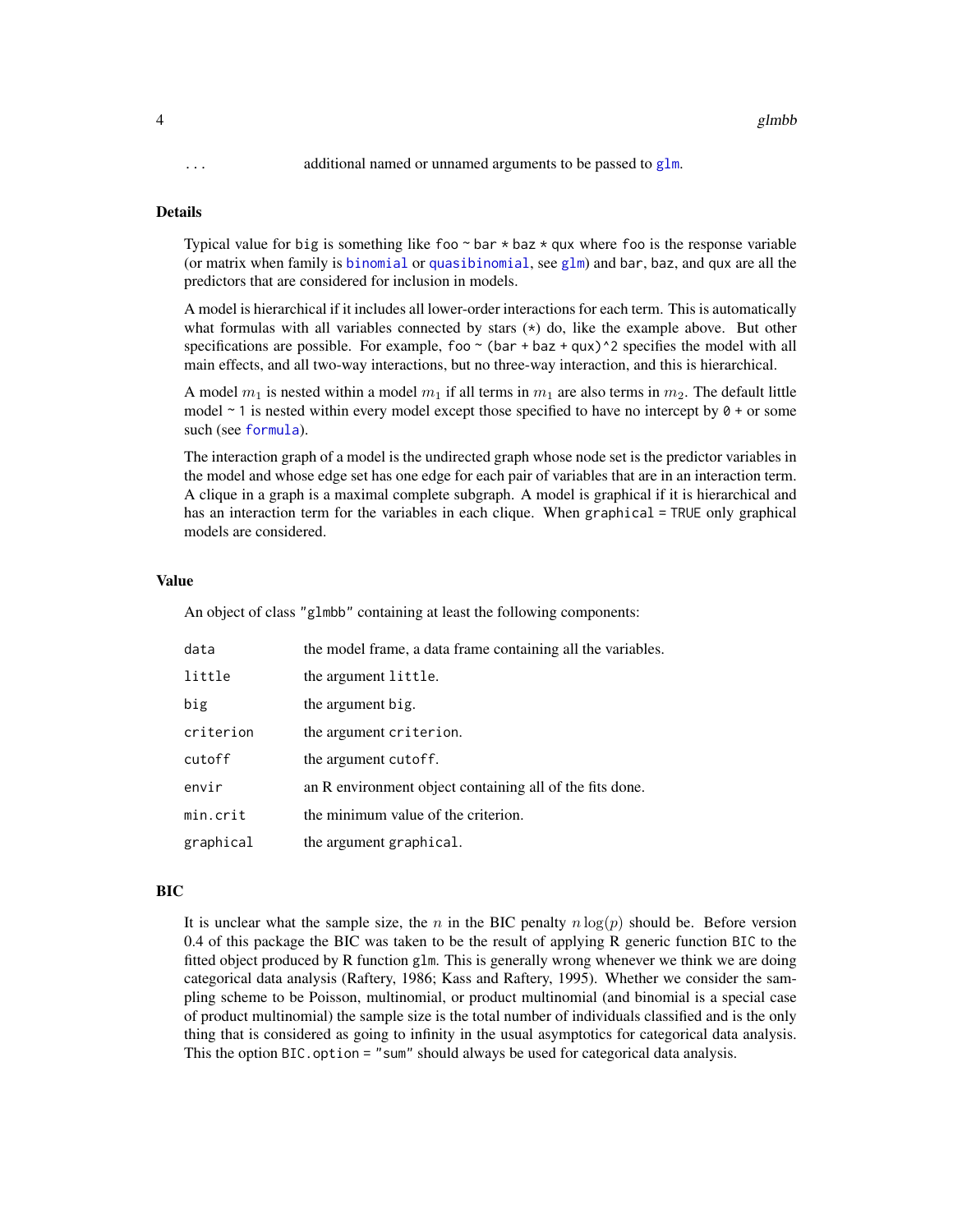#### <span id="page-4-0"></span>isGraphical 5

#### AICc

AICc was derived by Hurvich and Tsai only for normal response models. Burnham and Anderson (2002, p. 378) recommend it for other models when no other small sample correction is known, but this is not backed up by any theoretical derivation.

#### References

Burnham, K. P. and Anderson, D. R. (2002) *Model Selection and Multimodel Inference: A Practical Information-Theoretic Approach*, second edition. Springer, New York.

Hand, D. J. (1981) Branch and bound in statistical data analysis. *The Statistician*, 30, 1–13.

Hurvich, C. M. and Tsai, C.-L. (1989) Regression and time series model selection in small samples. *Biometrika*, 76, 297–307.

Kass, R. E. and Raftery, A. E. (1995) Bayes factors. *Journal of the American Statistical Association*, 90, 773–795.

Raftery, A. E. (1986) A note on Bayes factors for log-linear contingency table models with vague prior information. *Journal of the Royal Statistical Society, Series B*, 48, 249–250.

#### See Also

[family](#page-0-0), [formula](#page-0-0), [glm](#page-0-0), [isGraphical](#page-4-1), [isHierarchical](#page-4-2)

#### Examples

```
data(crabs)
gout \leq glmbb(satell \sim (color + spine + width + weight)^3,
    criterion = "BIC", data = crabs)
summary(gout)
```
<span id="page-4-1"></span>isGraphical *Hierarchical and Graphical Models*

#### <span id="page-4-2"></span>Description

Say whether a formula corresponds to a hierarchical model or a graphical model. Or return a formula for a hierarchical or a graphical model.

#### Usage

```
asGraphical(formula)
isGraphical(formula)
asHierarchical(formula)
isHierarchical(formula)
```
#### Arguments

formula an object of class ["formula"](#page-0-0).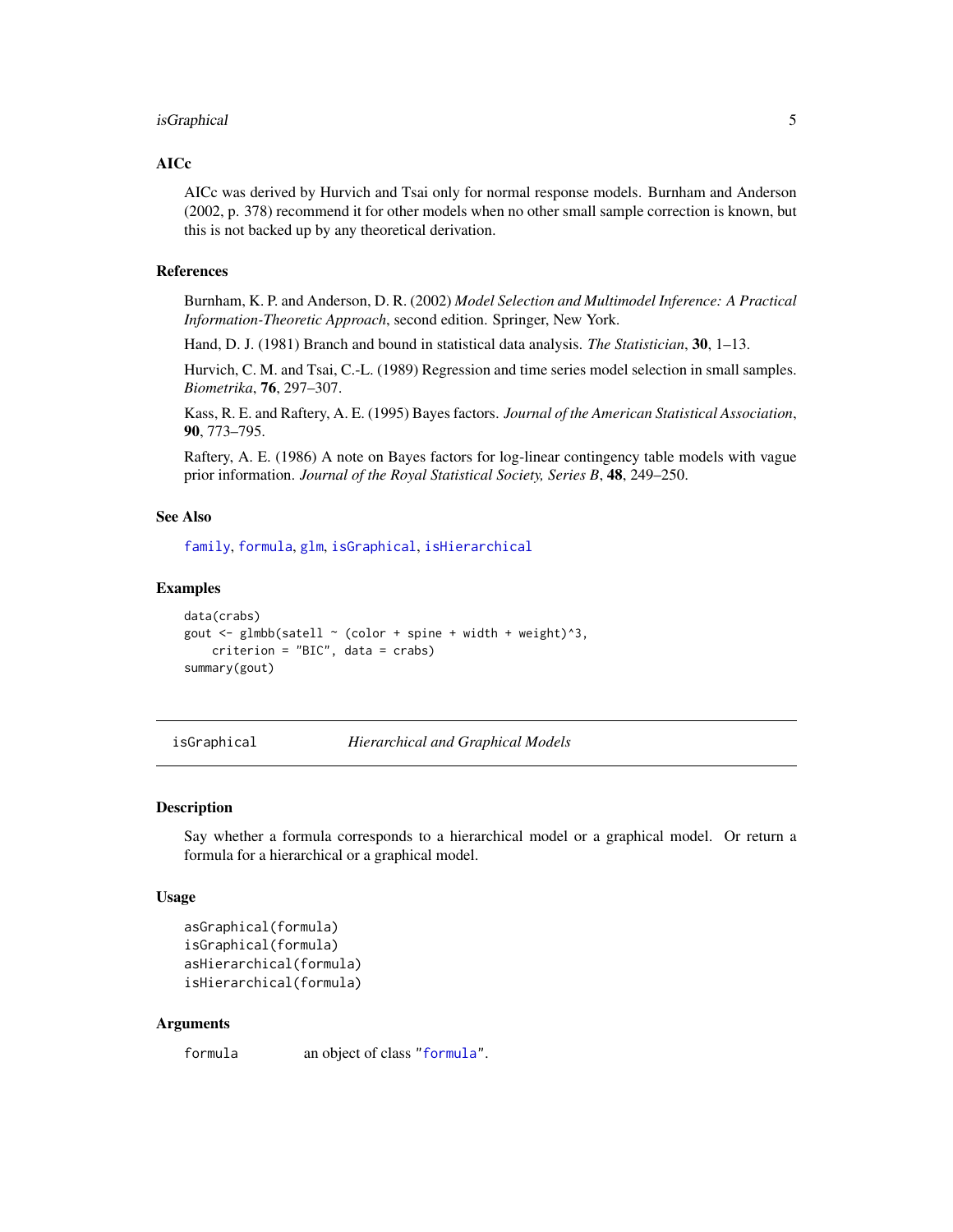#### <span id="page-5-0"></span>Details

A model is hierarchical if for every interaction it contains all the main effects and lower-order interactions for variables in that interaction.

The interaction graph of a model is the undirected graph whose node set is the predictor variables in the model and whose edge set has one edge for each pair of variables that are in an interaction term. A clique in a graph is a maximal complete subgraph. A model is graphical if it is hierarchical and has an interaction term for the variables in each clique.

#### Value

For "is" functions, logical. TRUE if and only if the model is hierarchical or graphical, as the case may be.

For "as" functions, a formula for the smallest supermodel of the given model that is hierarchical or graphical, as the case may be.

#### Examples

```
isHierarchical(~ u * v)
isHierarchical(~ u : v)
isGraphical(\sim u * v + u * w)
isGraphical(\sim (u + v + w)\sim2)
asHierarchical(~ u:v + v:w)
asGraphical (~ (u + v + w)^2)
```
summary.glmbb *Summarize GLM Model Selection via Branch and Bound*

#### Description

These functions are all [methods](#page-0-0) for class glmbb or summary.glmbb objects.

#### Usage

```
## S3 method for class 'glmbb'
summary(object, cutoff, ...)
## S3 method for class 'summary.glmbb'
print(x, digits = max(3, getOption("digits") - 3),...)
```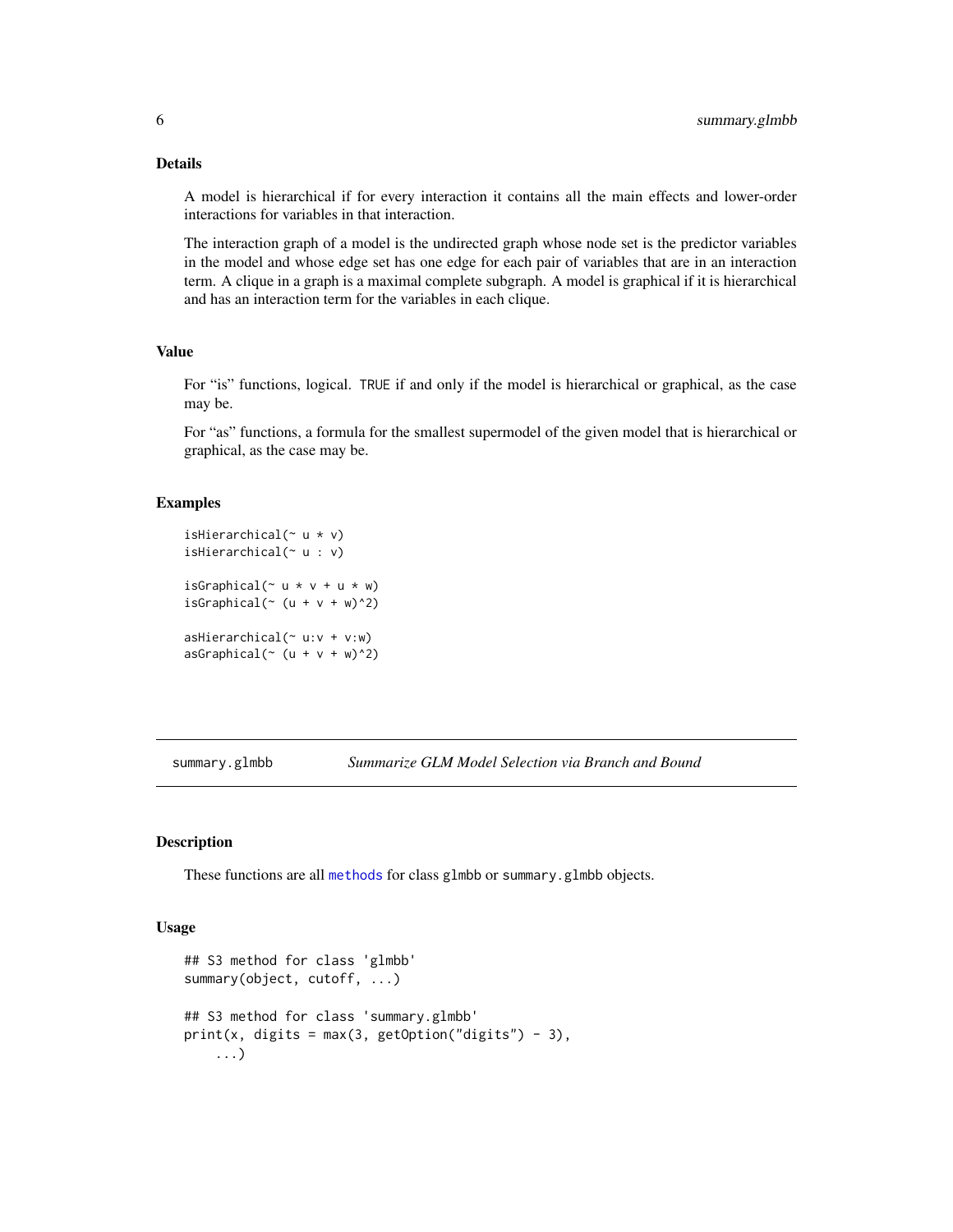#### <span id="page-6-0"></span>summary.glmbb 7

#### Arguments

| object       | an object of class "glmbb", usually, a result of a call to glmbb.                                                                                                                                |
|--------------|--------------------------------------------------------------------------------------------------------------------------------------------------------------------------------------------------|
| cutoff       | a nonnegative real number. Only report on models having criterion value no<br>larger than the minimum value plus cutoff. This argument may be omitted, in<br>which case object \$cutoff is used. |
| $\mathsf{x}$ | an object of class "summary.glmbb", usually, a result of a call to summary.glmbb.                                                                                                                |
| digits       | the number of significant digits to use when printing.                                                                                                                                           |
| $\cdots$     | not used. Required by their generics.                                                                                                                                                            |

#### Details

Let criterion denote the vector of criterion (AIC, BIC, or AICc) values for all of the models evaluated in the search. Those with criterion value greater than min(criterion) + cutoff are tossed.

We also define a vector weight by

 $w \leftarrow \exp(-\text{criterion} / 2)$ weight  $\leq -w / \text{sum}(w)$ 

except that it is calculated differently to avoid overflow. These are so-called Akaike weights. They may or may not provide some guide as to how to deal with these models. For more see Burnham and Anderson (2002).

#### Value

summary.glmbb returns an object of class "summary.glmbb", a list with components

| results       | a data frame having variables                                                                                             |  |  |  |  |  |  |  |  |  |
|---------------|---------------------------------------------------------------------------------------------------------------------------|--|--|--|--|--|--|--|--|--|
|               | criterion the vector criterion described in the Details section, in sorted<br>order.                                      |  |  |  |  |  |  |  |  |  |
|               | weight the corresponding Akaike weights.                                                                                  |  |  |  |  |  |  |  |  |  |
|               | formula the corresponding formulas describing the corresponding models.                                                   |  |  |  |  |  |  |  |  |  |
| cutoff.search | the cutoff argument to the call to glmbb that produced object.                                                            |  |  |  |  |  |  |  |  |  |
|               | cutoff.summary the cutoff argument to the call to summary.glmbb.                                                          |  |  |  |  |  |  |  |  |  |
| criterion     | a character variable giving the name of the criterion (AIC, BIC, or AICc). Not<br>to be confused with results\$criterion. |  |  |  |  |  |  |  |  |  |

#### References

Burnham, K. P. and Anderson, D. R. (2002). *Model Selection and Multimodel Inference: A Practical Information-Theoretic Approach*, 2nd ed. Springer-Verlag, New York.

#### Examples

## For examples see those in help(glmbb)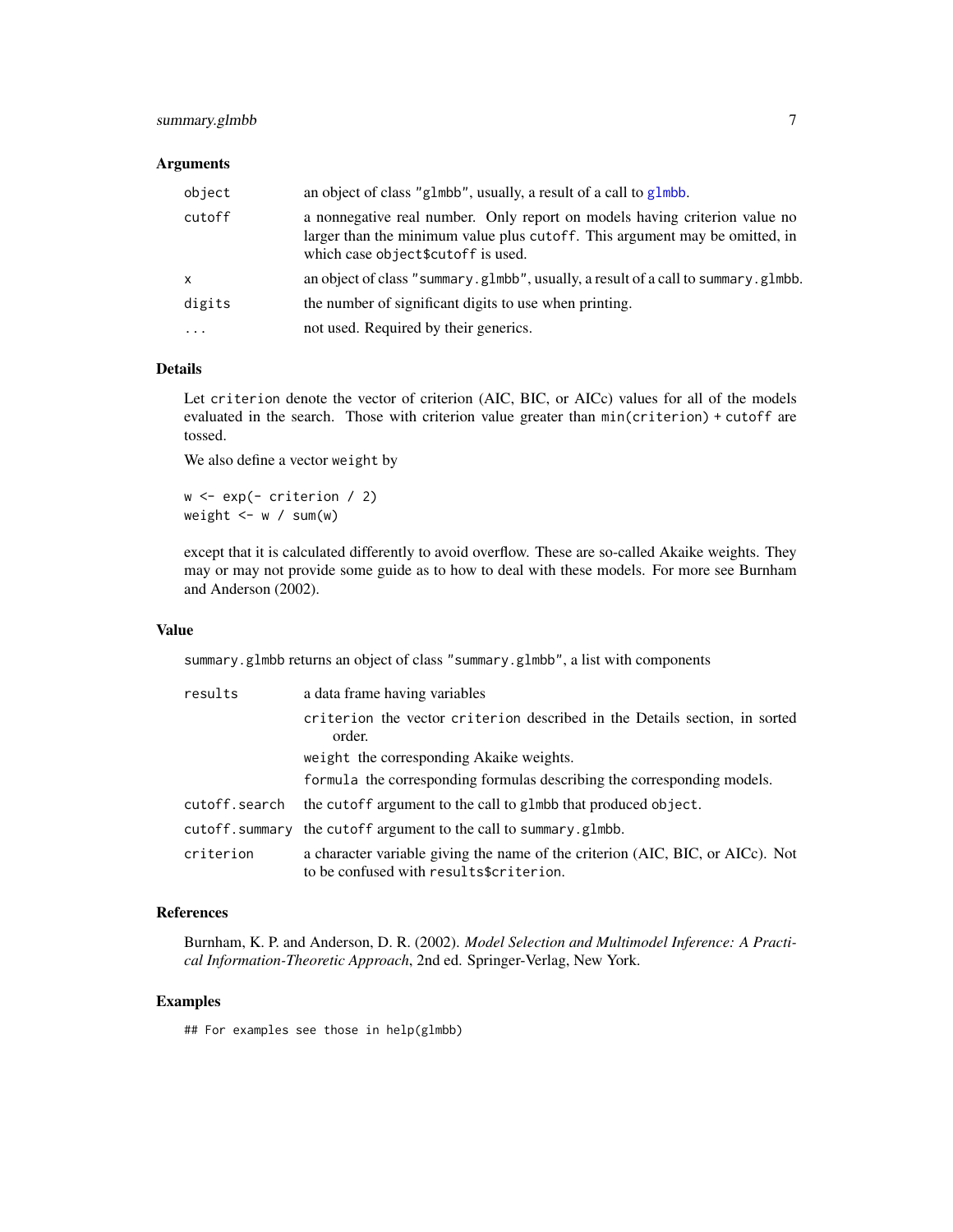<span id="page-7-0"></span>tidy.formula.hierarchical

*Shorten a Hierarchical Formula*

### Description

Simplify a formula, assuming it is hierarchical, that is, an interaction implies all lower-order interactions and main effects involving the same variables are in the model.

#### Usage

tidy.formula.hierarchical(formula)

#### Arguments

formula an object of class ["formula"](#page-0-0).

#### Value

A character string coercible to a formula equivalent to the input.

#### Examples

```
tidy.formula.hierarchical(y \sim u + v + w + u:v + u:w + v:w + u:v:w)
```